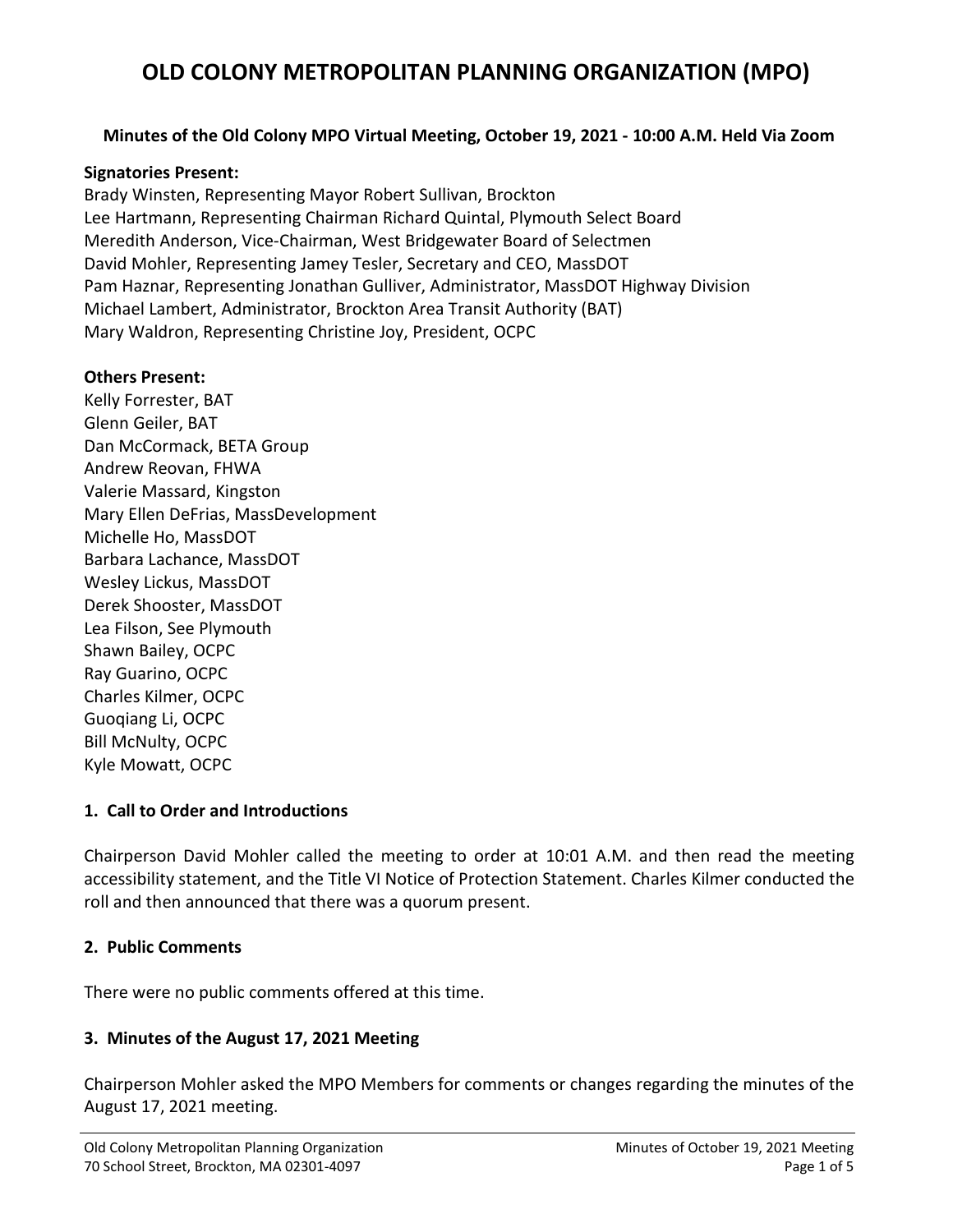Meredith Anderson made a motion and Michael Lambert seconded to endorse the minutes of the August 17, 2021 meeting.

There being no changes, the Old Colony MPO then voted unanimously via roll call vote to endorse the minutes of the August 17, 2021 Old Colony MPO Meeting.

## **4. Brockton Area Transit (BAT) Report**

Michael Lambert stated that the BAT workforce is healthy and on the job, and around 85% vaccinated. In September, BAT surpassed 60% of pre-covid ridership levels for the first time since the outbreak.

The Legislature voted two weeks ago to override the Governor's veto that removed an additional \$3.5 Million dollars to RTAs statewide.

BAT recently wrapped up a project with OCPC looking at available space on service area roads for potential bus lanes. BAT is looking at its route to Ashmont to potentially provide bus lanes.

## **5. MassDOT District 5 Update on Projects Under Design or Construction**

Barbara Lachance provided updates on projects under design or construction. The updates are as follows:

## **PEMBROKE - REHABILITATION OF ROUTE 36 (CENTER STREET) FROM ROUTE 27 TO ROUTE 14**

MassDOT is awaiting a revised PS&E prior to advertising.

## **STOUGHTON - INTERSECTION IMPROVEMENTS AND RELATED WORK AT CENTRAL STREET, CANTON STREET AND TOSCA DRIVE**

**Project is at 100% Design and MassDOT is awaiting PS&E submission which is schedule for this** week.

# **STOUGHTON - CORRIDOR IMPROVEMENTS ON ROUTE 138**

 Project is at 25% Design. A Comment Resolution Meeting has taken place, and the next step is the utility meeting, which is scheduled for October 28, 2021.

## **BROCKTON - INTERSECTION IMPROVEMENTS AT CENTRE STREET (ROUTE 123) AND PLYMOUTH STREET**

**Project is Pre 25% Design and the 25% submission is scheduled for November 2021.** 

## **BROCKTON - INTERSECTION IMPROVEMENTS AT LYMAN STREET/GROVE STREET/SUMMER STREET & REPLACEMENT OF GROVE STREET BRIDGE, B-25-005, OVER SALISBURY PLAIN RIVER**

**Bridge type study came in during August and is under review by the MassDOT District 5.** 

## **EASTON - CORRIDOR IMPROVEMENTS ON ROUTE 138 INCLUDING INTERSECTION IMPROVEMENTS AT ROUTE 138 (WASHINGTON STREET) AND ELM STREET**

Project is at 25% Design and the next step is a utility meeting and design public hearing.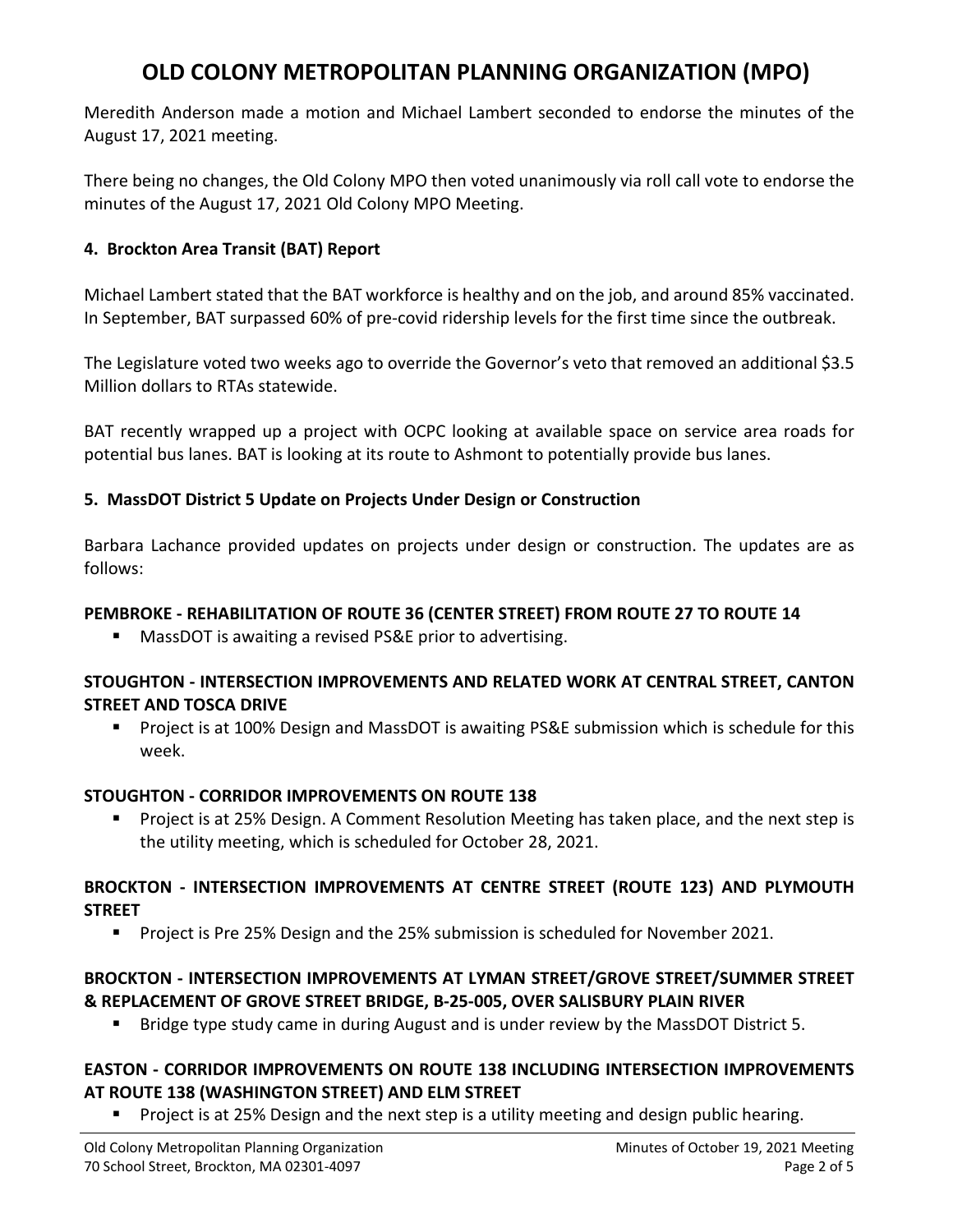## **HANSON - CORRIDOR IMPROVEMENTS ON ROUTE 14 (MAQUAN STREET), FROM THE PEMBROKE T.L. TO INDIAN HEAD STREET AND RELATED WORK**

**Project is at 25% Design and the next steps are a utility site walk and a design public hearing.** 

## **ABINGTON - INTERSECTION IMPROVEMENTS AT HANCOCK STREET AND CHESTNUT STREET**

 Project is at 25% Design and a comment resolution meeting and a utility site walk are needed prior to the design public hearing.

## **DUXBURY - SIGNAL INSTALLATION @ ROUTE 3 (NB & SB) RAMPS & ROUTE 3A (TREMONT STREET)**

**Project is Pre 25% Design.** 

#### **Construction Updates**

#### **PLYMOUTH - OBERY STREET**

■ Basically done and the contractor is finishing a couple punch list items.

#### **EASTON - CORRIDOR IMPROVEMENT ON DEPOT STREET FROM NEWELL TO WASHINGTON ST (138)**

Contractor is working on granite curb installation and raising castings to grade.

#### **EAST BRIDGEWATER - RESURFACING ON ROUTE 18 FROM WHITMAN ST TO CENTRAL ST**

**Contractor is working on sidewalks and driveways.** 

## **6. FFY 2021-2025 Transportation Improvement Program (TIP) Amendments and/ or Adjustments**

Chairperson Mohler reported that there are currently no Amendments and/ or Adjustments needed at this moment.

Chairperson Mohler announced that the FFY 2022-2026 STIP was approved by Federal Highway on Friday of last week.

## **7. Performance Based Planning and Brockton Area Transit (BAT) Transit Asset Management (TAM) Fiscal Year 2022 Transit State of Good Repair Targets**

 **Presentation, Discussion, and Possible Adoption of the Proposed Set of Federally Required Performance Targets Pertaining to Transit State of Good Repair**

Michael Lambert stated that this is in response to a federal requirement designed to ensure state of good repair for transit authorities across the nation.

Kelly Forrester discussed the Performance Targets pertaining to transit state of good repair for FY 2022. The FFY 2022 targets are as follows:

## **Rolling Stock**

- **Buses** 
	- o X% of fleet exceeds default Useful Life Benchmark (ULB) of 14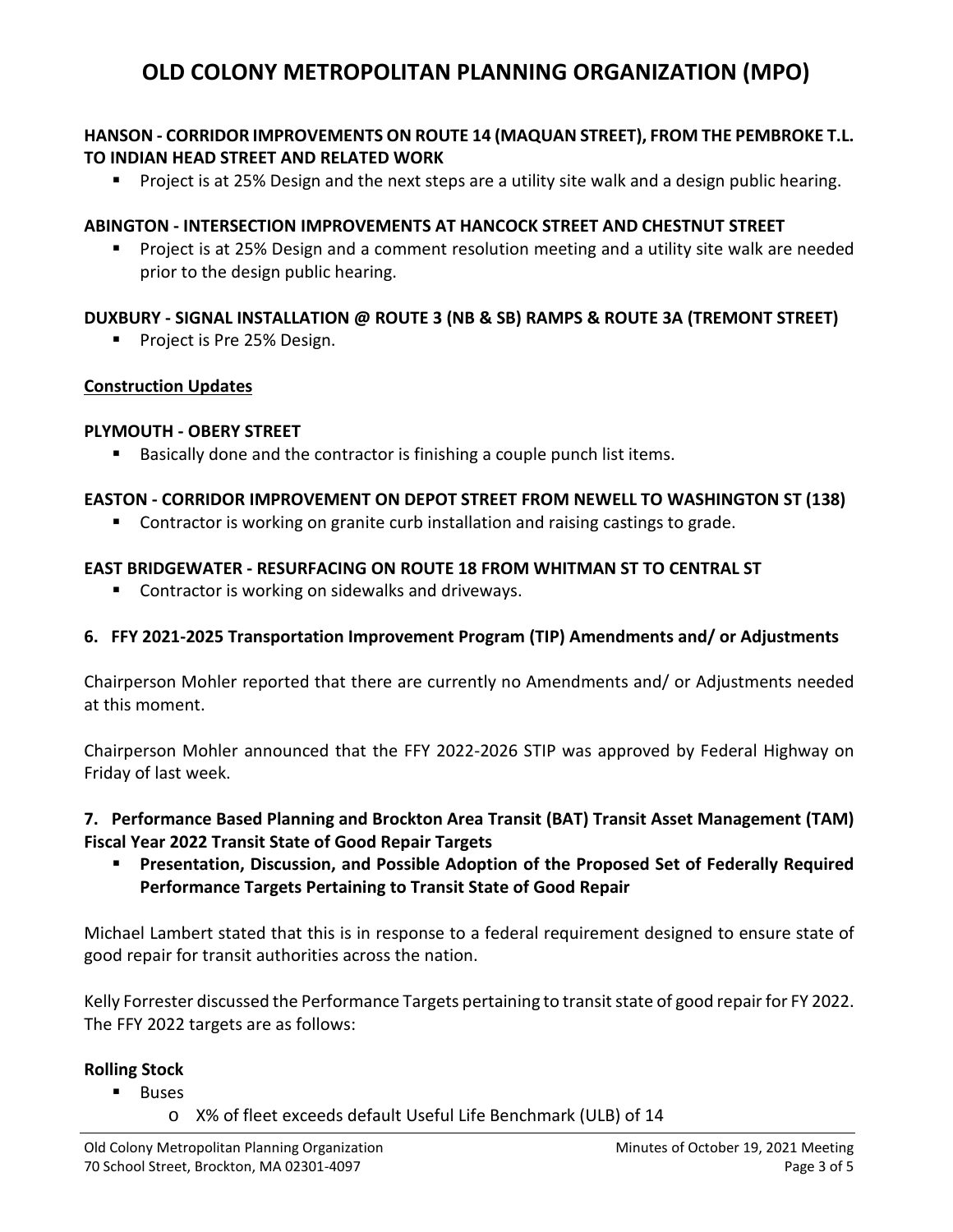- o Performance Target for FY22 8%
- **E** Cutaway Buses
	- o X% of fleet exceeds default ULB of 10
	- o Performance Target for FY22 25%
- Vans
	- o X% of fleet exceeds default ULB of 8
	- o Performance Target for FY22 13%

## **Equipment**

- Non-Revenue Service Automobile
	- o X% of non-revenue service vehicles exceeds default ULB of 8
	- o Performance Target for FY22 35%
- Non-Revenue Service Truck
	- o X% of non-revenue service vehicles exceeds default ULB of 8
	- o Performance Target for FY22 40%

## **Facilities**

- Admin/Maintenance Facility
	- o X% of facilities rated under 3.0 on TERM scale
	- o Performance Target for FY22 0%

Chairperson Mohler asked if there is a motion and a second to approve the BAT FY 2022 Performance Targets. A motion was made by Mary Waldron and seconded by Lee Hartmann.

The Old Colony MPO voted unanimously via roll call vote to approve the BAT FY 2022 Performance Targets Pertaining to Transit State of Good Repair.

# **8. Road Safety Audits (RSAs) at Multiple Locations Project**

**Review of FFY 2021 and Introduction to FFY 2022**

Bill McNulty provided a review of FFY 2021 RSAs Project and introduced FFY 2022 RSAs Project.

Through the Old Colony MPO's FFY 2021 Unified Planning Work Program, OCPC conducted Road Safety Audits at fifteen locations. RSAs were conducted in Abington, Bridgewater, Brockton, East Bridgewater, Easton, Hanover, Kingston, Plymouth, Stoughton, and West Bridgewater. These audits were a collaborative effort of multidisciplinary teams consisting of OCPC planners, local public safety, local elected and municipal officials, MassDOT, FHWA, BAT, and our legislative delegation of State Senators and State Representatives.

OCPC is looking forward to continuing this effort in the MPO's FFY 2022 UPWP. OCPC staff are currently reviewing their internal safety management system and coordinating with communities on site selection for FFY 2022.

Chairman Mohler inquired whether OCPC is tracking the implementation status of countermeasures identified in the Road Safety Audits. Bill McNulty responded that there is a general understanding of